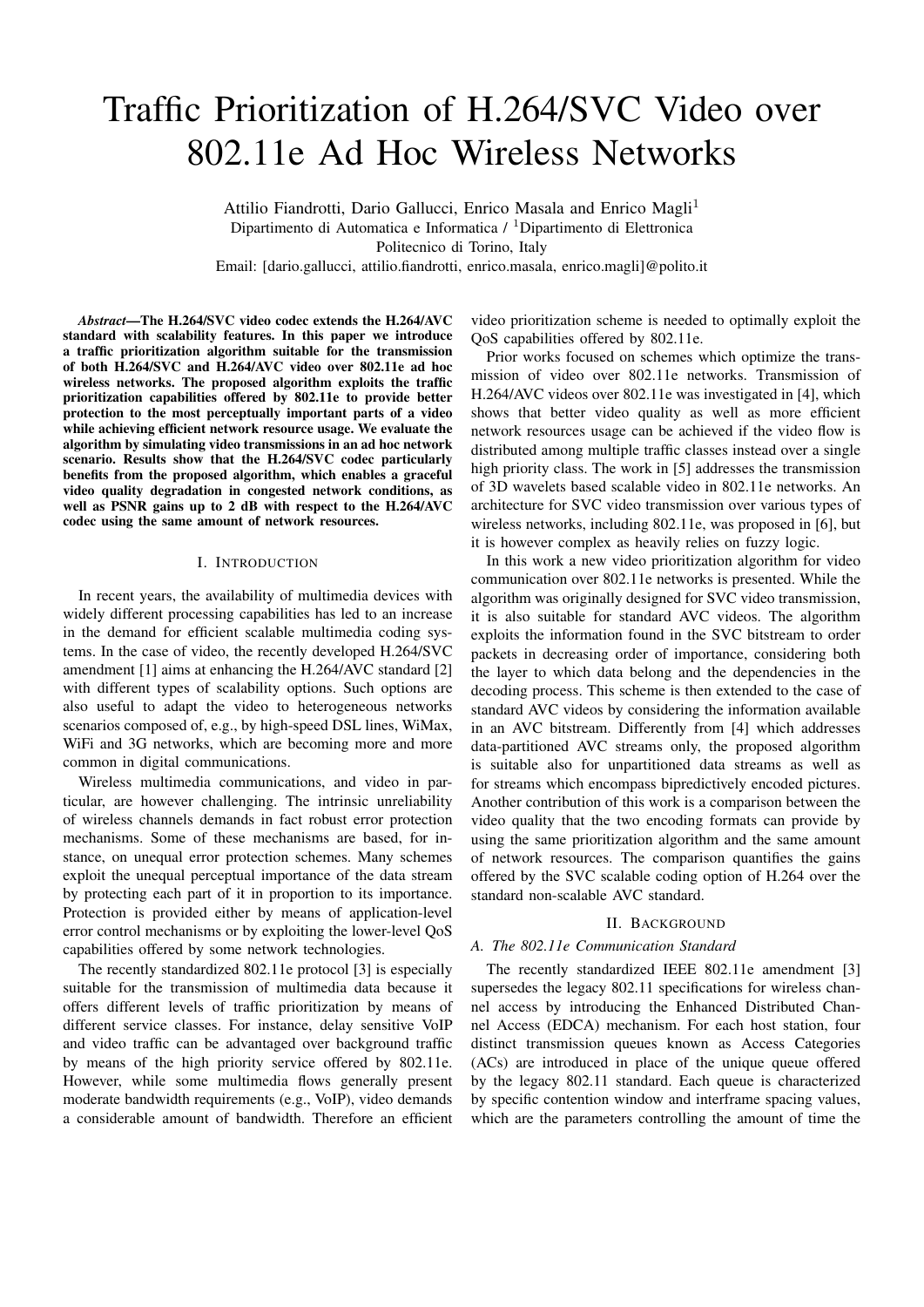

<span id="page-1-0"></span>Fig. 1. GOP structure of the H.264/AVC encoding scheme used in this work.

transceiver has to wait before attempting access to the channel to transmit a packet. Actual settings of such parameters are different for each AC, resulting in high priority and low priority queues characterized by unfair chances of getting access to the channel. As a result, packets in high priority queues are elected for transmission before packets in low priority queues, resulting in an effective intra and inter hosts traffic prioritization mechanism.

### <span id="page-1-2"></span>*B. The H.264 Scalable Video Coding Standard*

The H.264 standard decomposes the functionalities of the encoder between a Video Coding Layer and a Network Abstraction Layer (NAL) [\[7\]](#page-4-6). The former layer encompasses all the encoder core functionalities such as macroblocks and slice encoding. The latter layer facilitates the transport of video over packet networks by encapsulating of each piece of encoded data into an independently decodable transport unit known as NAL Unit (NALU). Each NALU is prefixed by a header whose fields describe the characteristics of the payload. In particular, the *Type* field specifies the type of data the NALU contains (video slices, parameter sets etc.) and the *NRI* field indicates the number of pictures predicted from that NALU.

As in other video compression standards, pictures are encoded constraining the dependencies within the so called *Group of Pictures* (GOP). Figure [1](#page-1-0) depicts a typical AVC GOP: each box represents a NALU, the letter inside the box indicates the type of the corresponding picture (Intra, Predictively or Bipredictively coded), the subscript number the picture display order and the arrows show the decoding dependencies among pictures.

The recently proposed H.264/SVC amendment extends H.264/AVC with temporal, spatial and SNR scalability options, allowing to encode a video as an independently decodable base layer and one or more enhancement layers. The base layer is encoded in AVC format to preserve backward compatibility with legacy H.264 decoders, while enhancement layers are decodable by the SVC decoder only. The header of a SVC NALU is extended with extra fields providing information about the type of the enhancement information and their level in the hierarchy of the layers.

Figure [2](#page-1-1) depicts the GOP structure of a typical H.264/SVC encoding scheme which encompasses the AVC-compatible base layer, one spatial and one temporal SVC enhancement layers. Each GOP is 16 frames long and every 32 frames a picture is Intra-coded, therefore the video encoding scheme is  $I_0B..BP_{16}B...BI_{22}$ . The AVC base layer is used for prediction of SVC enhancement pictures as indicated by the arrows while enhancement pictures with a higher Temporal Index (TID) value depends on those with lower TID value.



<span id="page-1-1"></span>Fig. 2. GOP structure of the H.264/SVC encoding scheme used in this work.

Figures [1](#page-1-0) and [2](#page-1-1) show that, given a picture, the number of pictures depending on that one for decoding is highly variable. Since the loss of a picture usually propagates errors to all the pictures which depend on it, each picture should be protected according to its potential to propagate distortion to other pictures. Depending on the encoding scheme, different error propagation paths are possible. With the typical AVC encoding scheme shown in Figure [1](#page-1-0) the loss of a P-type picture generates distortion which affects every picture which follows in the decoding order, until the next I-type picture is received. The loss of a B-type picture instead does not propagate distortion when considering the AVC codec. In the case of the SVC codec, which does use B-type pictures for prediction, the loss of any base layer picture generates distortion which affects the base layer and enhancement layers. The loss of an enhancement picture, instead, generates distortion which affects those enhancement layers with a higher TID index only.

# III. THE PRIORITIZATION ALGORITHM

<span id="page-1-3"></span>In this section we illustrate a traffic prioritization algorithm for SVC encoded videos which operates on a GOP basis. An adaptation of the algorithm for standard non-scalable AVC videos is also presented. The algorithm, which is composed of two sequential stages, exploits the traffic differentiation capabilities of 802.11e to protect the most important parts of the video stream while achieving efficient network resource usage. The first stage operates on NALUs while the second stage packetizes NALUs and then assigns packets to access categories according to their importance.

# *A. Importance-Based NALU Ordering*

NALUs are characterized by unequal relative importance which typically depends on their type. For instance, in AVC videos I-type pictures are more important than P-type and B-type ones. In SVC videos, the base layer is much more important than the enhancement layer. Although NALUs of the same type are characterized by comparable levels of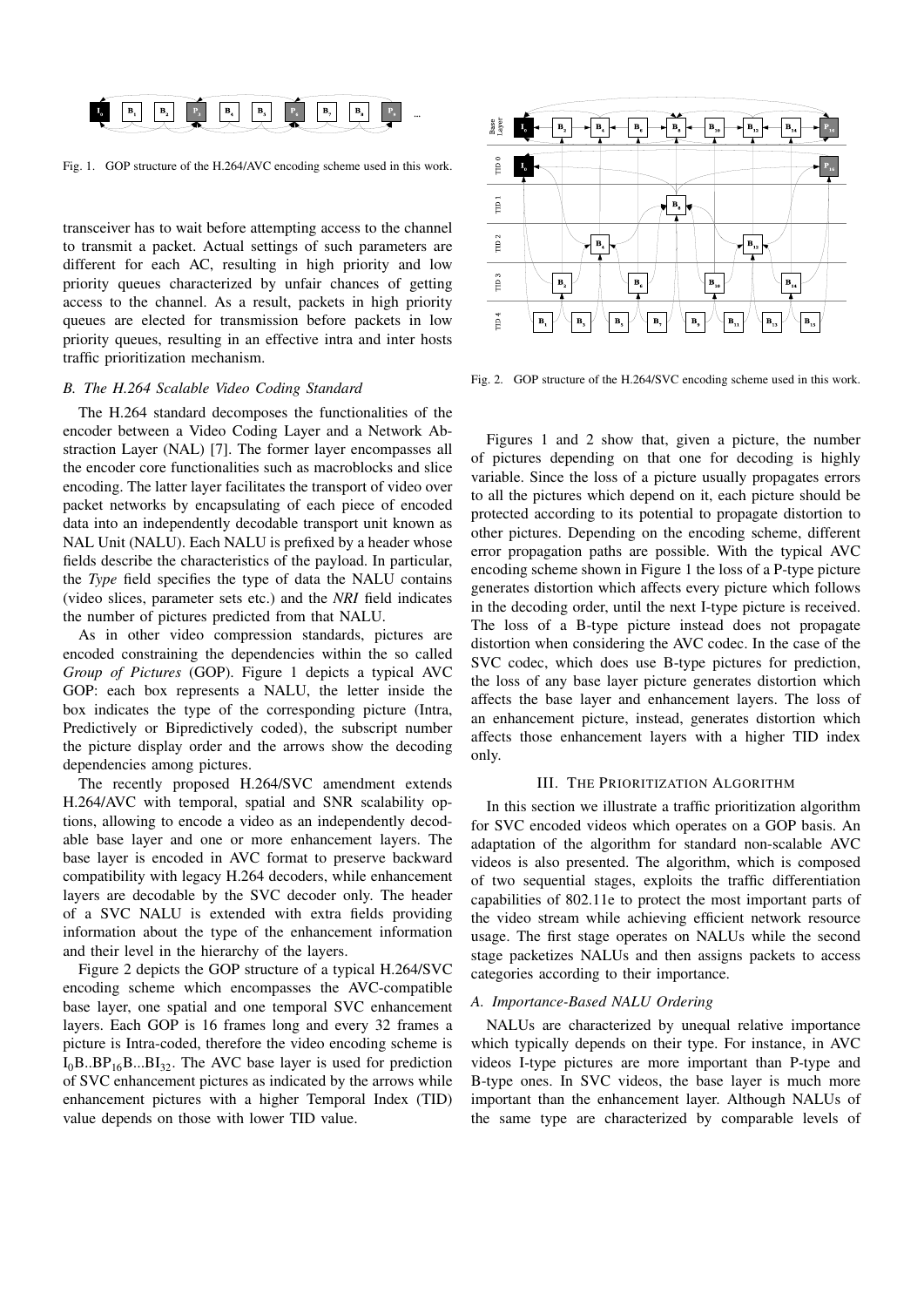importance, those required earlier in the decoding process are generally used to predict a higher number of pictures, thus they can be considered more important than the others.

The above considerations are at the basis of the operations of the first stage of the algorithm, which aims at sorting the NALUs of an AVC or SVC GOP in order of importance. Consequently, NALUs are sorted depending on their type.

For the AVC codec, three groups of NALUs are defined: I-type, P-type and B-type. As mentioned, the I-type group is more important than the P-type, which is in turn more important than the B-type. The type of a NALU can be determined by inspecting the *NRI* field in the NALU header, whose value depends on the picture type.

For the SVC codec, six groups are defined: the base layer and five enhancement NALUs groups. NALUs of the the most important base layer group are identified by exploiting the *type* header field. The *TID* field, which ranges from zero to four in the encoding scheme used in this work, provides the information needed to cluster SVC NALUs into one of the five proposed enhancement groups. Since enhancement NALUs are decoded in TID order as explained in Section [II-B,](#page-1-2) the algorithm considers the groups containing NALUs with a lower TID value more important than other enhancement layer groups with a higher TID value.

Once every NALUs of the GOP has been assigned to a group, the algorithm extracts the NALUs one by one in picture decoding order starting from the most important group and queues NALUs in a temporary list which is therefore sorted in order of importance over the whole GOP.

For instance, in the case of the AVC encoding scheme depicted in Figure [1,](#page-1-0) NALUs would be sorted in the following order:  $I_0 P_3 P_6 ... P_{27} P_{30} B_2 B_3 ... B_{29} B_{31}$ .

Similarly, in the case of the SVC encoding scheme in Figure [2,](#page-1-1) NALUs from the base layer group would be queued first in the order  $I_0P_{16}B_8B_4B_{12}B_2B_6B_{10}B_{14}$ . Enhancement NALUs would be then queued as  $I_0P_{16}B_8B_4B_{12}B_2B_6B_{10}B_{14}B_1B_3B_5$  $B_7B_9B_{11}B_{13}B_{15}$ , according to the TID value.

## *B. Packetization and Assignment to Traffic Classes*

The second stage of the proposed algorithm operates on the list of NALUs produced by the first stage of the algorithm. First, each NALU is encapsulated into RTP packets according to RFC 3984 [\[8\]](#page-4-7) (H.264/AVC) or [\[9\]](#page-4-8) (H.264/SVC). Then, each RTP packet is assigned to an AC by the following algorithm. Since packets are considered in decreasing order of importance, the selection of the appropriate ACs is carried out starting from the one with the highest priority. Packets are assigned to the considered AC until it is full, i.e. the desired share of traffic for that AC has been achieved. Then, the process continues using the lower priority AC, until all packets have been assigned to an AC. By appropriately deciding the traffic share associated with each AC, the algorithm can be configured to deliver the video stream using any set of the four available 802.11e ACs: for example, half of the video traffic could be mapped to AC1 and half to AC2, reserving AC0 for VoIP and AC3 for background traffic delivery.

|                |      | AC2 | AC1 | AC0  |
|----------------|------|-----|-----|------|
| Bitrate [kb/s] | 33.6 | 560 | 720 | 1000 |
| TARI E I       |      |     |     |      |

<span id="page-2-1"></span>BACKGROUND TRAFFIC GENERATED BY EACH SOURCE NODE.



<span id="page-2-0"></span>Fig. 3. The simulated network topology.

For the only purpose of simplifying the presentation of the results, the more important I-type (AVC) and base layer (SVC) groups of NALUs will be referred to as *Gr<sup>A</sup>* in the remainder of the paper, while the less important P and B-type (AVC) and enhancement layer (SVC) groups will be referred to as  $Gr_B$ .

#### IV. SIMULATION SCENARIO

#### *A. Network Setup*

In a typical ad hoc network scenario multiple nodes contend for access to the channel while data flows of various nature (e.g. multimedia data and background traffic) compete for transmission opportunities within each node.

In order to investigate the performance of our algorithm in a typical scenario, an ad hoc wireless network consisting of several nodes located within the same collision domain was simulated using the NS2 network simulator [\[10\]](#page-4-9). Four nodes, two traffic sources and two traffic sinks, are simulated as shown in Figure [3.](#page-2-0) Within each source node, four UDP agents generate constant bitrate background traffic as it is summarized in Table [I.](#page-2-1) Traffic in AC3, the highest priority class, simulates a bidirectional VoIP call. Traffic in AC2 simulates a constant bitrate video stream while traffic in AC1 and AC0 simulates generic background traffic that contributes to load the network. Finally, each of the two source nodes transmits an H.264 test video using the proposed traffic prioritization algorithm in order to assess its effectiveness. Thus, twelve data flows, two of which are H.264 video flows, offer an average traffic load of 5-6 Mb/s to the network.

The implementation of EDCA for NS developed by the Berlin Technishe Universität [[11\]](#page-4-10) is used. Such implementation was modified to introduce a timeout mechanism which drops packets after half a second of permanence in the queue, as recommended in the 802.11 standard.

Because our main focus is to investigate the effectiveness of the proposed traffic prioritization algorithm in exploiting the different QoS levels offered by 802.11e, in the simulations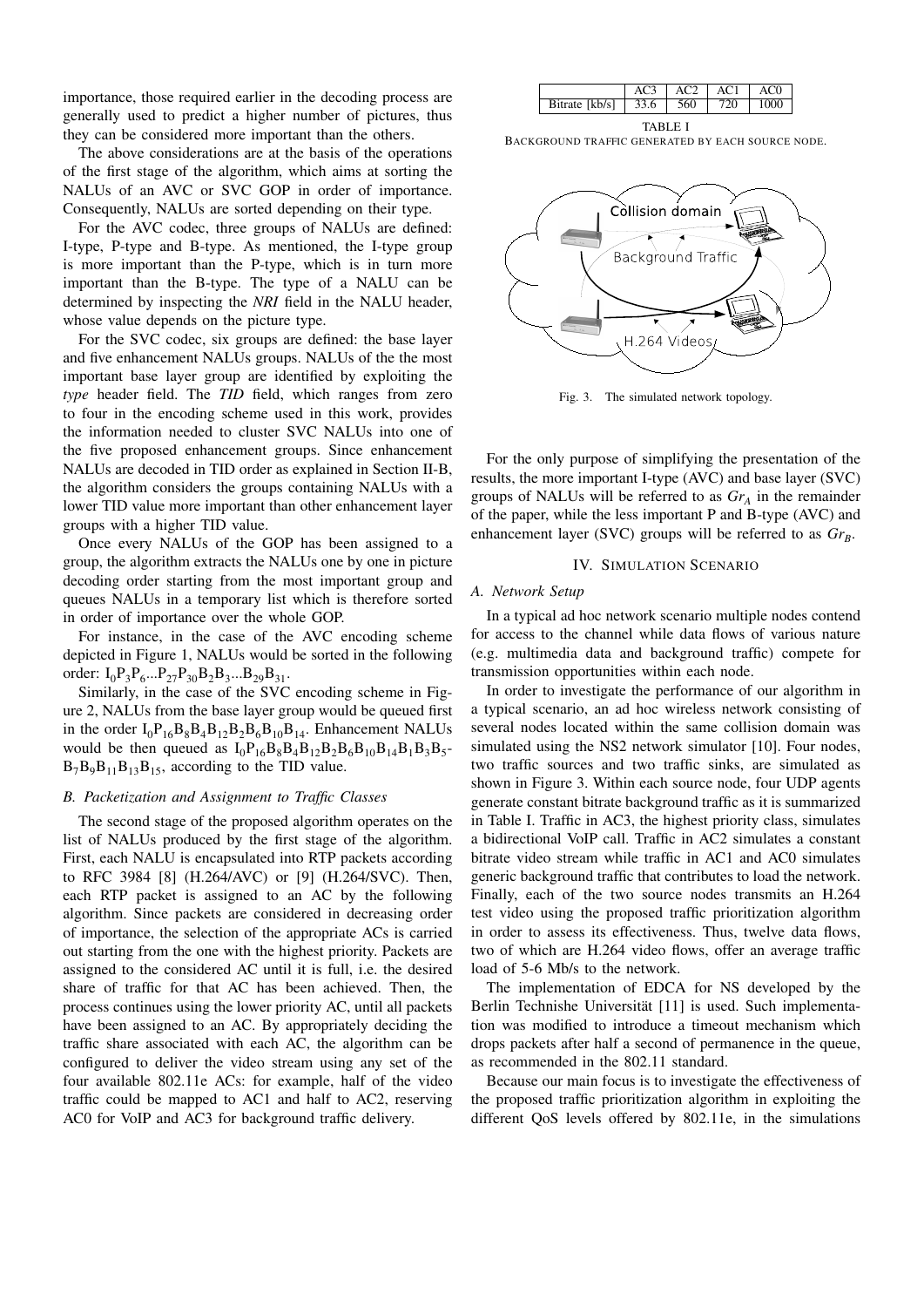| <b>Mobile</b> | $PSNR$ [dB] | BR [kb/s] | NALU# | $Gr_A/Gr_B$ |
|---------------|-------------|-----------|-------|-------------|
| $AVC-1$       | 31.60       | 807       | 298   | 1:2.34      |
| $AVC-2$       | 32.19       | 916       | 961   | 1:2.79      |
| $SVC-1$       | 31.57       | 795       | 600   | 1:2.29      |
| Coastguard    | PSNR [dB]   | BR [kb/s] | NALU# | $Gr_A/Gr_B$ |
|               |             |           |       |             |
| $AVC-1$       | 32.13       | 514       | 298   | 1:3.49      |
| $AVC-2$       | 33.01       | 617       | 668   | 1:4.52      |

<span id="page-3-0"></span>TABLE II ENCODING CHARACTERISTICS OF THE VIDEOS USED IN THE SIMULATIONS.

we do not consider bit errors due to wireless channel noise. Therefore, packet losses are caused by the limited size of the transmission queues (set to 50 packets) as well as collisions in channel access.

#### *B. Encoder Configuration and Simulation Testbed*

The *Mobile* and the *Coastguard* sequences (CIF, 300 frames, 30 fps) are encoded using the H.264/AVC JM 10.2 and the H.264/SVC JSVM 9.4 encoders. Both encoders are configured to produce 32 frames long GOPs.

The JM encoder produces the two *AVC-1* videos listed in Table [II](#page-3-0) using the scheme depicted in Figure [1,](#page-1-0) encoding one slice per picture and one NALU per slice. The JSVM encoder produces the two *SVC-1* videos using the scheme illustrated in Figure [2.](#page-1-1) The base layer is QCIF size  $(176 \times 144$  pixels), 15 fps, while the full resolution, full rate video is CIF size  $(352\times288$  pixels), 30 fps. The JM encoder has the ability to produce size constrained NALUs: this feature is capitalized to encode the two *AVC-2* videos, whose NALUs do not exceed the size of the network MTU (1400 bytes). This configuration is expected to improve the resilience to packet losses as no RTP fragmentation is involved.

Table [II](#page-3-0) compares the characteristics of the six encoded videos (the rightmost column reports the size ratio between the  $Gr_A$  and  $Gr_B$  groups defined in Section [III\)](#page-1-3).

In our simulations, each encoded bitstream is fed to the traffic prioritization algorithm presented in Section [III,](#page-1-3) which is tuned to accommodate one fourth of the GOP traffic in each AC to achieve an approximately equal usage of the four ACs. The algorithm produces a traffic trace which is loaded into NS and a packet loss trace is computed by simulation: the received video is reconstructed accordingly and decoded for visual inspection and PSNR computation. Simulations are run at three different physical channel rate, i.e. 11, 9 and 5.5 Mb/s. Thus, eighteen different scenarios are investigated. The amount of traffic offered to the network is equal in all simulations.

## V. RESULTS

Table [III](#page-3-1) reports, for each AC, the traffic loss rates (percentage of lost over sent data) at packet level for Mobile simulations. The results show the effectiveness of EDCA mechanism for traffic differentiation (AC3 is the highest priority class). As expected, packets mapped to high priority ACs receive a preferential treatment, while other packets are more likely to experience transmission delays, timeout expiration inside the

| $5.5$ Mb/s | AC3 | AC2              | AC1  | AC0  | Total |
|------------|-----|------------------|------|------|-------|
| $AVC-1$    | 0.0 | 0.0              | 64.5 | 89.9 | 38.5  |
| $AVC-2$    | 0.0 | 0.0              | 69.0 | 95.3 | 41.0  |
| $SVC-1$    | 0.0 | 0.0              | 63.1 | 88.3 | 37.8  |
| $9$ Mb/s   | AC3 | $\overline{AC2}$ | AC1  | AC0  | Total |
| $AVC-1$    | 0.0 | 0.0              | 0.0  | 71.9 | 17.9  |
| $AVC-2$    | 0.0 | 0.0              | 0.0  | 79.3 | 19.8  |
| $SVC-1$    | 0.0 | 0.0              | 0.0  | 65.8 | 16.4  |
| $11$ Mb/s  | AC3 | AC2              | AC1  | AC0  | Total |
| $AVC-1$    | 0.0 | 0.0              | 0.0  | 46.3 | 11.6  |
| $AVC-2$    | 0.0 | 0.0              | 0.0  | 62.9 | 15.7  |
| $SVC-1$    | 0.0 | 0.0              | 0.0  | 49.8 | 12.4  |

<span id="page-3-1"></span>TABLE III MOBILE SEQUENCE, PACKET LEVEL BYTE LOSS RATE [%] AT DIFFERENT SIMULATED CHANNEL RATES.

|         | $5.5$ Mb/s |                   | $9$ Mb/s |          |             | 11 Mb/s  |
|---------|------------|-------------------|----------|----------|-------------|----------|
|         | Gr A       | $Gr_{\mathbf{R}}$ | $Gr_A$   | $Gr_{R}$ | $\rm{Gr}_A$ | $Gr_{R}$ |
| $AVC-1$ | 0.0        | 66.1              | 0.0      | 28.6     | 0.0         | 20.3     |
| $AVC-2$ | 0.0        | 54.0              | 0.0      | 26.4     | 0.0         | 20.8     |
| $SVC-1$ | 0.0        | 89.9              | 0.0      | 27.6     | 0.0         | 22.4     |

<span id="page-3-2"></span>TABLE IV MOBILE SEQUENCE, NALU LEVEL BYTE LOSS RATE [%] AT DIFFERENT SIMULATED PHYSICAL CHANNEL RATES.

| Mobile     | $5.5$ Mb/s | $9$ Mb/s | $11$ Mb/s |
|------------|------------|----------|-----------|
| $AVC-1$    | $19.25*$   | $24.59*$ | 27.09     |
| $AVC-2$    | $19.45*$   | 26.16    | 27.14     |
| $SVC-1$    | 21.41      | 26.45    | 27.72     |
|            |            |          |           |
| Coastguard | $5.5$ Mb/s | $9$ Mb/s | $11$ Mb/s |
| $AVC-1$    | 23.39*     | $27.50*$ | 29.80     |
| $AVC-2$    | 21.76*     | 27.82    | 30.35     |
| $SVC-1$    | 23.69      | 28.00    | 29.33     |

TABLE V

<span id="page-3-3"></span>AVERAGE PSNR OF THE RECEIVED VIDEOS AT DIFFERENT SIMULATED CHANNEL RATES.

MAC queue or even dropping before being queued due to the limited size of the queues.

The corresponding traffic loss rates at NALU level are reported in Table [IV.](#page-3-2) Values are shown for the  $Gr_A$  and  $Gr_B$ groups of NALUs as defined in Section [III.](#page-1-3) Coherently with Table [III,](#page-3-1) loss rates of  $Gr_A$  NALUs, which are mapped to high priority ACs, are lower than those of  $\text{Gr}_{\text{B}}$  NALUs, mapped to low priority ACs.

Note that when transmitting an *AVC-2* video, every packet carries an independently decodable NALU. In the *AVC-1* and *SVC-1* cases a packet might instead carry just a fragment of a NALU. However, even if a single fragment is lost, the whole NALU is discarded. As a result, NALU loss rate in *AVC-1* and *SVC-1* simulations is higher than in the *AVC-2* case, despite in the latter case the packet loss rate is higher due to the higher video bitrate.

Table [V](#page-3-3) shows that the AVC and SVC encoded videos presents similar PSNR trends and mean values when the physical channel rate is set to 9 and 11 Mb/s respectively. However, they significantly differ if the physical channel rate is reduced to 5.5 Mb/s.

In the *AVC-1* at 5.5 Mb/s scenario (Figure [4\)](#page-4-11) the loss of  $Gr<sub>B</sub>$  NALUs results in the loss of all the B-type and trailing